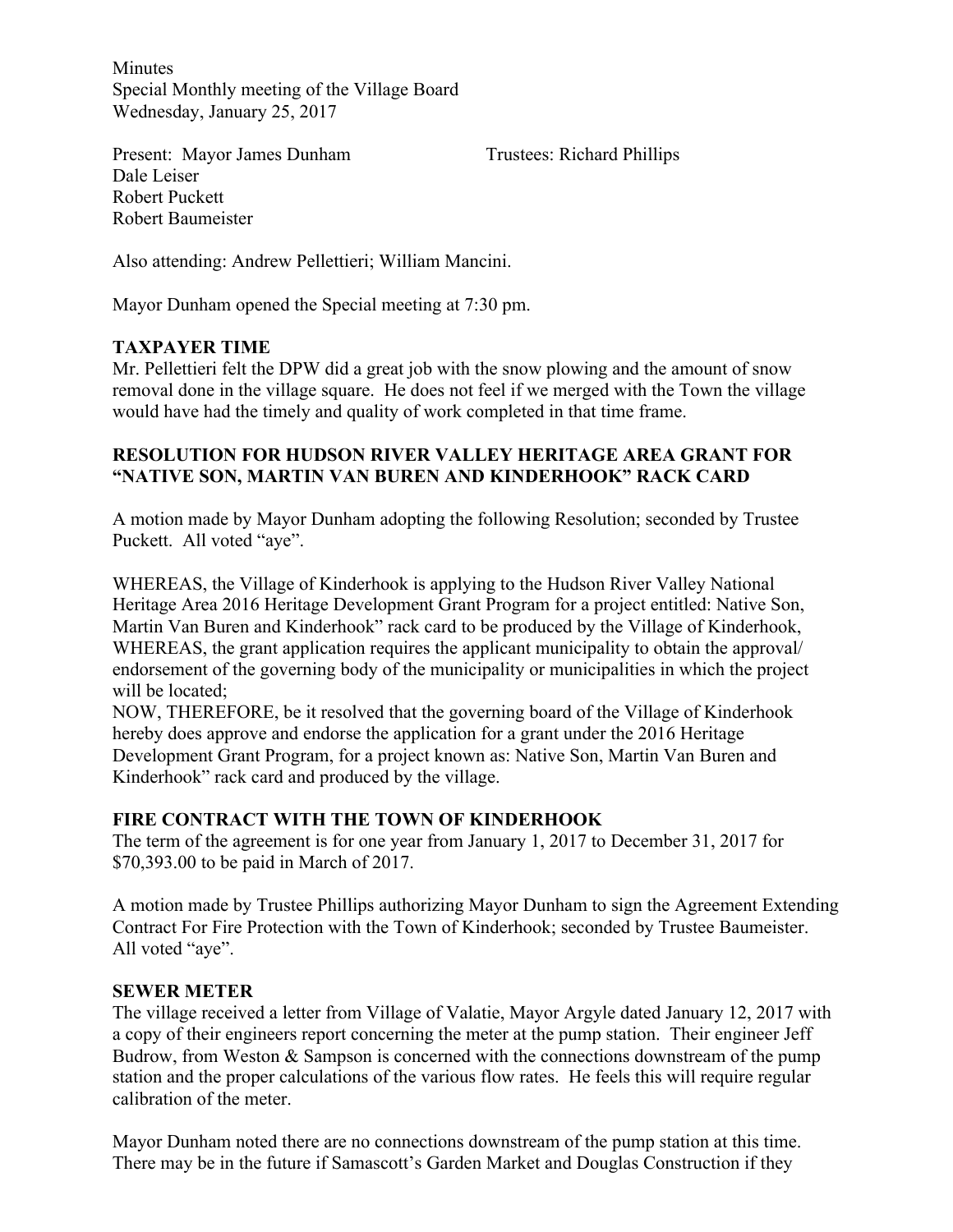choose so. They will only be allowed to use the sewer system for the water received from the village which is metered. They will also have a meter installed on their sewer service lines.The properties between the meter and Stewarts will not be able to join the ststem until the sewer bond is paid off in 2035.

Mayor Dunham has calculated two years of meter readings and averaged out the gallons used per week. He has compared that with the readings of the new meter. He feels the new meter is on target. He understands the meter will need to be re-calibrated on a regular basis. Jim is in regular contact with Dough Clark concerning the meter.

## **FIRE ALARM SYSTEM**

Trustee Puckett requested three quotes for the fire alarm system at the DPW Garage. He received one from S&F Technologies, SimplexGrinnell and did not hear back from Capital Security Group LLC.

Trustee Phillips made a motion to accept SimplexGrinnell proposal of \$10,255.00 for the Fire alarm system at the DPW Garage; seconded by Trustee Phillips. All voted "aye".

# **ENERGY AUDIT**

Trustee Phillips will contact National Grid to conduct an energy audit of the Village Hall, DPW Garage and the Fire House. National Grid will cover up to 60% of costs depending on the savings of the electrical use.

### **PROPOSED RALLY**

The village was notified approximately 500-1,000 people will be in front of Congressman Faso's office in the village square on Saturday, January  $28^{th}$ . The village will place barriers on the oneway street for safety. The State Police and the Sheriff's office were contacted. They will be staffed and available if needed. Mayor Dunham inquired with the village attorney if a permit would be required. Mr. Fitzsimmons stated if they are not requesting the use of village property then a permit is not required.

### **WILLIAM STREET**

Mayor Dunham will meet with Brendan Fitzgerald on January 31, 2017 at 7:30am.Trustee Leiser will not be able to attend.

# **CAPIAL PROJECTS**

Mayor Dunham gave the village board a table of village capital projects and bond payments. The table included the following outline:

1.Street Projects

- a. Major Reconstruction Project
- b. Major Resurfacing Projects
- c. Resurfacing Projects
- d. Chip Seal
- e. Shoulder at Hudson street Bridge
- h. sign upgrading
- h. Fire house/DPW driveway
- 2. Sidewalk Projects
- 3. Water Supply
	- a. Creek Crossing Protection
	- b. Pumps
- 4. Sewer Projects
- 5. Building Projects